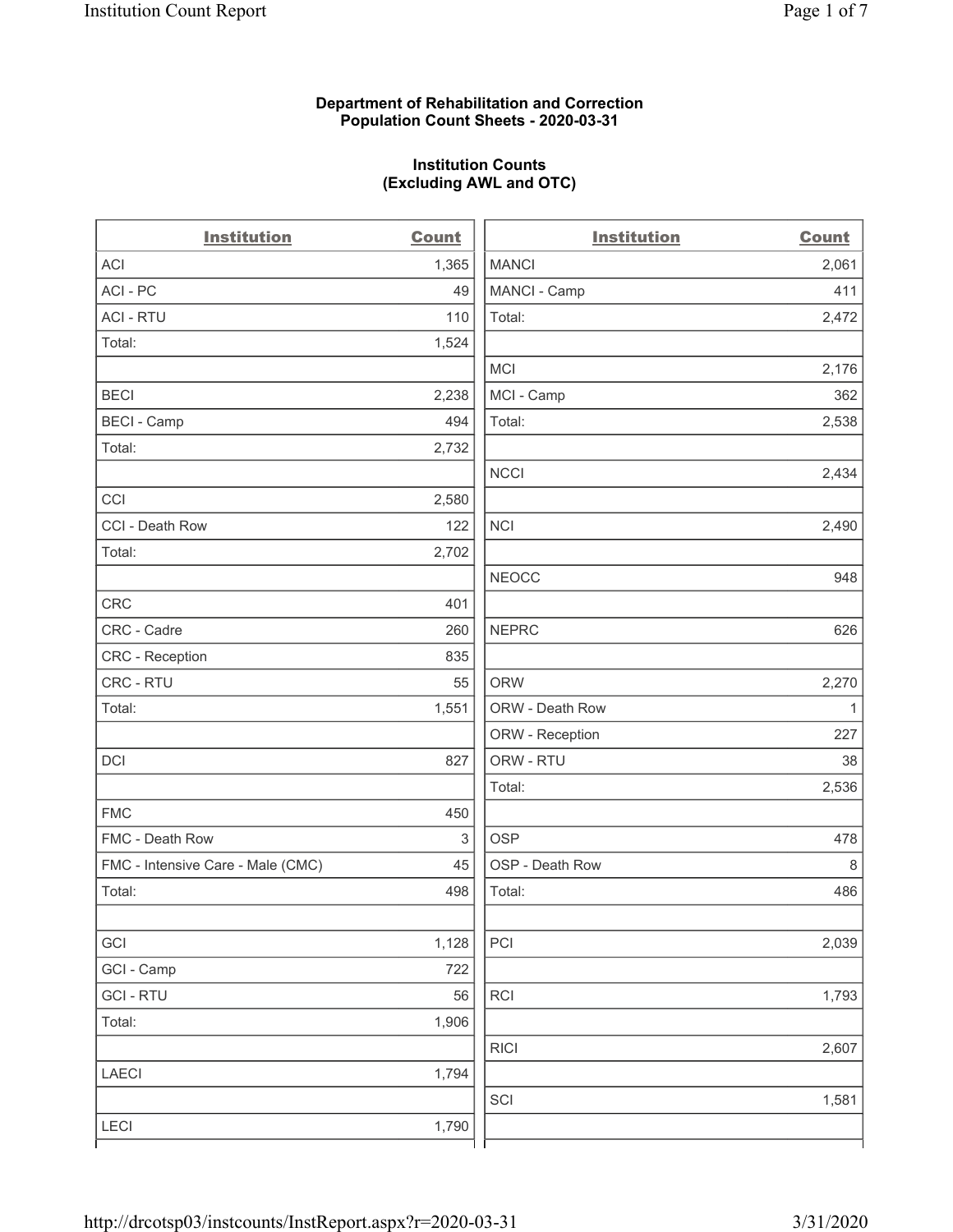| LECI - Camp              | 193   | <b>SOCF</b>      |                          | 1,183  |
|--------------------------|-------|------------------|--------------------------|--------|
| Total:                   | 1,983 | SOCF - RTU       |                          | 54     |
|                          |       | Total:           |                          | 1,237  |
| LOCI                     | 2,320 |                  |                          |        |
|                          |       | <b>TCI</b>       |                          | 1,041  |
| LORCI                    | 161   | TCI - Camp       |                          | 446    |
| LORCI - Cadre            | 139   | Total:           |                          | 1,487  |
| <b>LORCI - Reception</b> | 1,117 |                  |                          |        |
| Total:                   | 1,417 | <b>TOCI</b>      |                          | 773    |
|                          |       | <b>TOCI - PC</b> |                          | 154    |
| <b>MACI</b>              | 979   | Total:           |                          | 927    |
| MACI - Minimum           | 1,278 |                  |                          |        |
| Total:                   | 2,257 | <b>WCI</b>       |                          | 1,301  |
|                          |       | WCI - RTU        |                          | 32     |
|                          |       | Total:           |                          | 1,333  |
|                          |       |                  | <b>Total Population:</b> | 49,045 |

\* The Total Population includes 30 Offenders with Reason Codes 30 & 31. \*\* The Total Population includes 36 Offenders with Reason Code 0A.

# **Male Population by Security Level (Include AWL and Exclude OTC)**

| <b>Security Level</b>  |                   | <b>Body</b> | <b>AWL</b> | $(-OTC)$ | <b>Total</b> |
|------------------------|-------------------|-------------|------------|----------|--------------|
| <b>Total Level E</b>   |                   | 1,021       | 8          |          | 1,022        |
| Total Level 4          |                   | 1,604       | 11         | 8        | 1,607        |
| Total Level 3          |                   | 10,864      | 100        | 94       | 10,870       |
| Total Level 2          |                   | 16,700      | 142        | 86       | 16,756       |
| Total Level 1          |                   | 14,651      | 121        | 62       | 14,710       |
| <b>Total Death Row</b> |                   | 136         | 0          | $\Omega$ | 136          |
|                        | <b>Total Male</b> | 44,976      | 382        | 257      | 45,101       |

## **Female Population by Institution (Include AWL and Exclude OTC)**

| <b>Institution</b>     | <b>Body</b> | <b>AWL</b> | $(-OTC)$ | <b>Total</b> |
|------------------------|-------------|------------|----------|--------------|
| <b>DCI</b>             | 826         |            |          | 828          |
| <b>FMC</b>             | 5           |            |          | 5            |
| <b>NEPRC</b>           | 626         | 11         | 5        | 632          |
| <b>ORW</b>             | 2,270       | 28         | 14       | 2,284        |
| <b>ORW - Death Row</b> |             |            |          |              |
| ORW - Reception        | 227         |            | ⌒        | 228          |
|                        |             |            |          |              |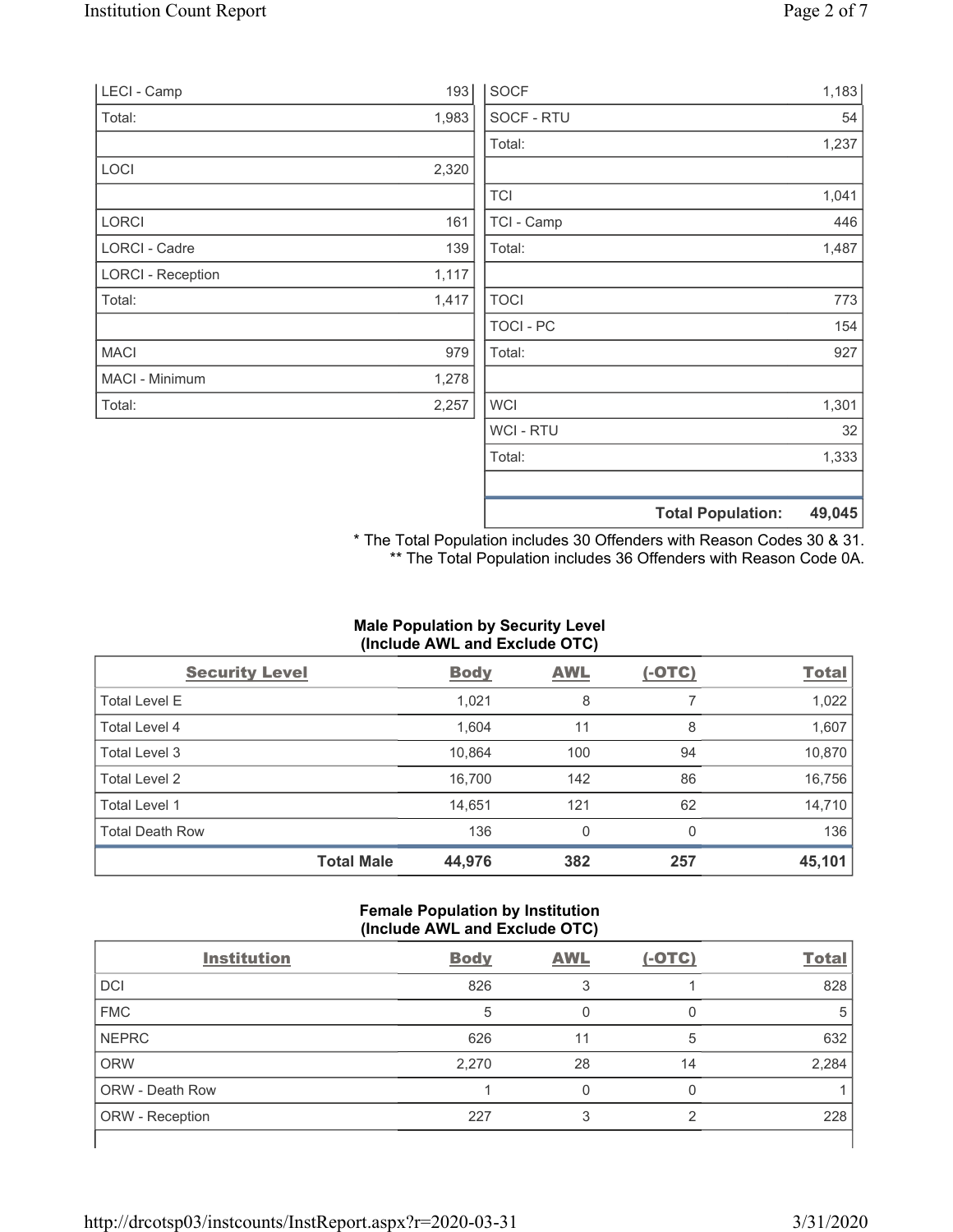| l ORW - RTU |                          | 38     |     |     | 38     |
|-------------|--------------------------|--------|-----|-----|--------|
|             | <b>Total Female</b>      | 3,993  | 45  | 22  | 4,016  |
|             |                          |        |     |     |        |
|             | <b>Total Population:</b> | 48,969 | 427 | 279 | 49,117 |

## **Male Population by Institution: Security Level 5 and E (Include AWL and Exclude OTC)**

| <b>Institution</b>   | <b>Body</b>    | <b>AWL</b>   | $(-OTC)$            | <b>Total</b>   |
|----------------------|----------------|--------------|---------------------|----------------|
| ACI                  | 1              | $\mathbf 0$  | $\boldsymbol{0}$    | 1              |
| CRC                  | 1              | $\mathbf 0$  | $\mathsf{O}\xspace$ | 1              |
| CRC - Reception      | 1              | $\mathbf 0$  | $\mathsf{O}\xspace$ | 1              |
| CRC - RTU            | 4              | $\mathbf 0$  | $\mathbf 0$         | $\overline{4}$ |
| ${\sf FMC}$          | 1              | $\mathbf 0$  | $\mathbf 0$         | 1              |
| LECI                 | 20             | $\mathbf 0$  | $\boldsymbol{0}$    | $20\,$         |
| LORCI                | 1              | $\mathbf 0$  | $\mathsf{O}\xspace$ | 1              |
| <b>MACI</b>          | 12             | 1            | 1                   | 12             |
| <b>MANCI</b>         | 12             | $\mathbf 0$  | $\mathsf 0$         | 12             |
| <b>NEOCC</b>         | 26             | 1            | 1                   | 26             |
| <b>OSP</b>           | 330            | 3            | $\overline{2}$      | 331            |
| RCI                  | 16             | $\mathbf 0$  | $\mathsf{O}\xspace$ | 16             |
| <b>SOCF</b>          | 437            | 1            | 1                   | 437            |
| <b>TCI</b>           | $\overline{4}$ | $\mathbf{1}$ | 1                   | $\overline{4}$ |
| <b>TOCI</b>          | 135            | $\mathbf{1}$ | 1                   | 135            |
| TOCI - PC            | 4              | $\mathbf 0$  | $\mathbf 0$         | 4              |
| <b>WCI</b>           | 13             | $\mathbf 0$  | $\mathsf{O}\xspace$ | 13             |
| WCI - RTU            | 3              | $\mathbf 0$  | 0                   | $\sqrt{3}$     |
| <b>Total Level 5</b> | 1,021          | 8            | $\overline{7}$      | 1,022          |

# **Male Population by Institution: Security Level 4 (Include AWL and Exclude OTC)**

| <b>Institution</b>                | <b>Body</b> | <b>AWL</b> | $(-OTC)$ | <b>Total</b> |
|-----------------------------------|-------------|------------|----------|--------------|
| ACI                               | 6           |            |          |              |
| CRC                               |             |            |          |              |
| CRC - Reception                   | ◠           |            |          |              |
| CRC - RTU                         | 12          |            |          | 12           |
| <b>FMC</b>                        | 5           |            |          | ٠h           |
| FMC - Intensive Care - Male (CMC) |             |            |          |              |
| <b>LOCI</b>                       |             |            | ⌒        |              |
| <b>LORCI</b>                      |             |            |          |              |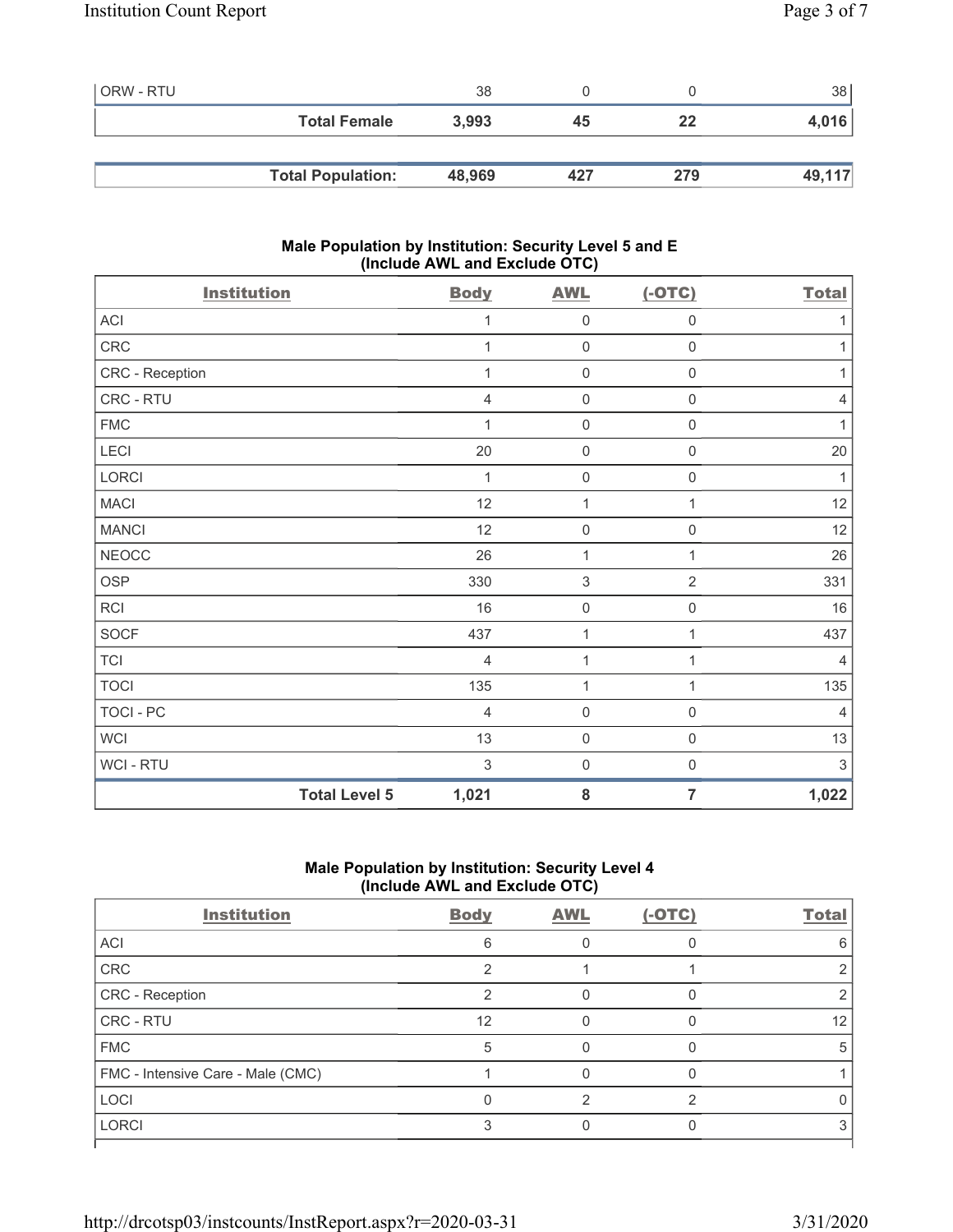| <b>LORCI - Cadre</b>     |                | $\Omega$     |          |       |
|--------------------------|----------------|--------------|----------|-------|
| <b>LORCI - Reception</b> | 3              | $\mathbf 0$  | 0        | 3     |
| <b>MACI</b>              | 18             | $\mathbf 0$  |          | 18    |
| <b>NEOCC</b>             |                | $\mathbf{0}$ |          |       |
| <b>OSP</b>               | 128            |              |          | 128   |
| <b>SOCF</b>              | 725            | 3            | 3        | 725   |
| SOCF - RTU               | 54             | $\mathbf 0$  | O        | 54    |
| <b>TOCI</b>              | 623            | 4            |          | 626   |
| TOCI - PC                | 15             | $\mathbf{0}$ | 0        | 15    |
| <b>WCI</b>               |                | $\mathbf{0}$ | $\Omega$ |       |
| WCI-RTU                  | $\overline{4}$ | $\mathbf{0}$ | $\Omega$ | 4     |
| <b>Total Level 4</b>     | 1,604          | 11           | 8        | 1,607 |

#### **Male Population by Institution: Security Level 3 (Include AWL and Exclude OTC)**

| <b>Institution</b>                | <b>Body</b>      | <b>AWL</b>       | $(-OTC)$            | <b>Total</b>     |
|-----------------------------------|------------------|------------------|---------------------|------------------|
| <b>ACI</b>                        | 19               | $\mathsf 0$      | $\mathsf{O}\xspace$ | 19               |
| ACI-PC                            | 11               | $\mathsf 0$      | $\mathsf 0$         | 11               |
| CCI                               | $\overline{2}$   | $\mathbf 0$      | $\mathsf 0$         | $\overline{2}$   |
| CRC                               | 249              | $\boldsymbol{9}$ | 9                   | 249              |
| CRC - Cadre                       | 18               | $\mathbf 0$      | $\mathsf{O}\xspace$ | 18               |
| CRC - Reception                   | 326              | $\boldsymbol{9}$ | $\mathsf g$         | 326              |
| CRC - RTU                         | 38               | $\mathbf 0$      | $\mathbf 0$         | 38               |
| <b>FMC</b>                        | $9\,$            | $\mathsf 0$      | $\mathsf{O}\xspace$ | $\boldsymbol{9}$ |
| FMC - Intensive Care - Male (CMC) | $\mathfrak{S}$   | $\mathbf 0$      | $\mathsf{O}\xspace$ | $\,$ 3 $\,$      |
| GCI                               | $\mathbf{1}$     | $\mathsf 0$      | $\mathsf{O}\xspace$ | $\mathbf{1}$     |
| <b>GCI-RTU</b>                    | $\mathbf{1}$     | $\mathsf 0$      | $\mathsf{O}\xspace$ | $\mathbf{1}$     |
| <b>LAECI</b>                      | $\overline{4}$   | $\mathbf{1}$     | $\mathbf{1}$        | $\overline{4}$   |
| LECI                              | 1,646            | $\overline{7}$   | $\overline{7}$      | 1,646            |
| LOCI                              | 10               | $\mathsf 0$      | $\mathsf{O}\xspace$ | $10$             |
| <b>LORCI</b>                      | 93               | 36               | 35                  | 94               |
| <b>LORCI - Cadre</b>              | 14               | $\mathsf 0$      | $\mathsf{O}\xspace$ | 14               |
| <b>LORCI - Reception</b>          | 730              | $\overline{2}$   | $\overline{2}$      | 730              |
| <b>MACI</b>                       | 848              | $\overline{2}$   | $\overline{2}$      | 848              |
| <b>MANCI</b>                      | 1,956            | 12               | 11                  | 1,957            |
| MCI                               | $\boldsymbol{9}$ | $\mathsf 0$      | $\mathsf{O}\xspace$ | $9\,$            |
| <b>NCCI</b>                       | 15               | $\mathsf 0$      | $\mathsf{O}\xspace$ | 15               |
| NCI                               | 5                | $\mathsf 0$      | $\mathsf{O}\xspace$ | $\sqrt{5}$       |
| <b>NEOCC</b>                      | 886              | $\sqrt{2}$       | $\mathbf{1}$        | 887              |
| <b>OSP</b>                        | 1                | $\mathbf 0$      | $\mathsf 0$         | $\mathbf{1}$     |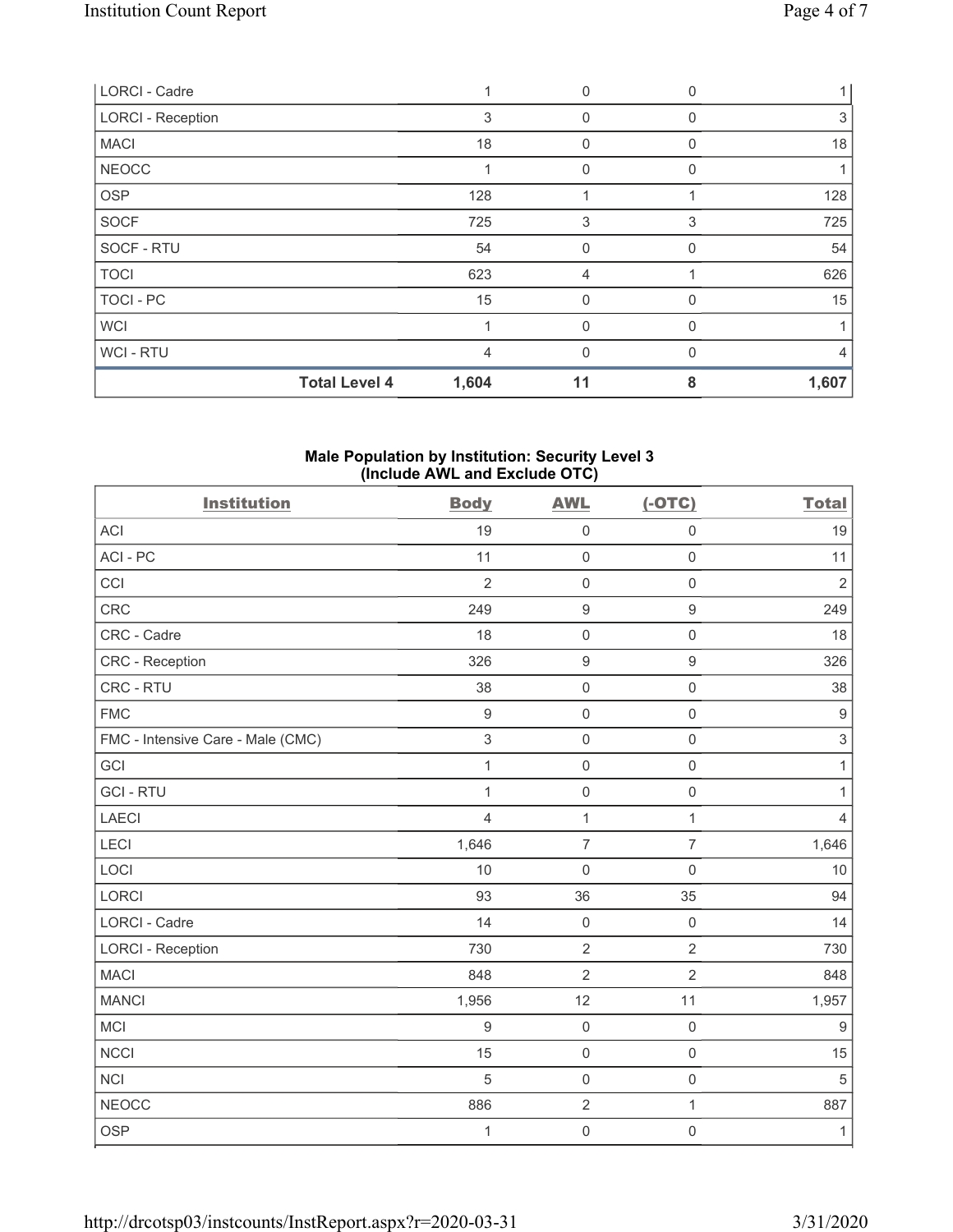|                  | <b>Total Level 3</b> | 10,864 | 100          | 94             | 10,870 |
|------------------|----------------------|--------|--------------|----------------|--------|
| <b>WCI-RTU</b>   |                      | 21     | $\mathbf{0}$ | $\Omega$       | 21     |
| <b>WCI</b>       |                      | 1,237  | 9            | 8              | 1,238  |
| <b>TOCI - PC</b> |                      | 77     | $\mathbf 0$  | 0              | 77     |
| <b>TOCI</b>      |                      | 10     | $\mathbf{0}$ | 0              | $10$   |
| TCI - Camp       |                      |        | 0            | 0              |        |
| <b>TCI</b>       |                      | 949    | 6            | 5              | 950    |
| <b>SOCF</b>      |                      | 21     | $\mathbf 0$  | $\Omega$       | 21     |
| SCI              |                      | 9      | $\mathbf 0$  | 0              | 9      |
| <b>RICI</b>      |                      | 11     | $\mathbf 0$  | 0              | 11     |
| <b>RCI</b>       |                      | 1,584  | 5            | $\overline{4}$ | 1,585  |
| PCI              |                      | 50     | $\mathbf 0$  | $\mathbf 0$    | 50     |

### **Male Population by Institution: Security Level 2 (Include AWL and Exclude OTC)**

| <b>Institution</b>                | <b>Body</b>  | <b>AWL</b>       | $(-OTC)$            | <b>Total</b> |
|-----------------------------------|--------------|------------------|---------------------|--------------|
| <b>ACI</b>                        | 756          | 1                | $\mathsf{O}\xspace$ | 757          |
| ACI-PC                            | 28           | $\mathbf 0$      | $\mathsf{O}\xspace$ | 28           |
| <b>ACI - RTU</b>                  | 85           | $\mathbf 0$      | $\mathsf 0$         | 85           |
| <b>BECI</b>                       | 1,568        | 17               | 8                   | 1,577        |
| <b>BECI - Camp</b>                | 1            | $\boldsymbol{0}$ | $\mathsf 0$         | 1            |
| CCI                               | 1,954        | 16               | $\boldsymbol{9}$    | 1,961        |
| <b>CRC</b>                        | 60           | $\overline{4}$   | $\overline{2}$      | 62           |
| CRC - Cadre                       | 242          | $\mathbf 0$      | $\mathsf{O}\xspace$ | 242          |
| CRC - Reception                   | 225          | $\boldsymbol{9}$ | $\overline{7}$      | 227          |
| CRC - RTU                         | 1            | $\mathbf 0$      | $\mathbf 0$         | $\mathbf{1}$ |
| CRC - Youth                       | $\mathbf 0$  | $\overline{2}$   | $\overline{2}$      | $\mathbf 0$  |
| DCI                               | $\mathbf{1}$ | $\mathbf 0$      | $\mathsf 0$         | $\mathbf{1}$ |
| <b>FMC</b>                        | 16           | $\overline{2}$   | $\mathbf 0$         | 18           |
| FMC - Intensive Care - Male (CMC) | 14           | $\mathbf 0$      | $\mathbf 0$         | 14           |
| GCI                               | 495          | $\mathbf 0$      | $\mathsf{O}\xspace$ | 495          |
| GCI - Camp                        | 1            | $\mathbf 0$      | $\mathsf{O}\xspace$ | $\mathbf{1}$ |
| <b>GCI-RTU</b>                    | 41           | $\mathbf 0$      | $\mathbf 0$         | 41           |
| <b>LAECI</b>                      | 1,163        | 14               | 11                  | 1,166        |
| <b>LECI</b>                       | 121          | $\mathbf{1}$     | $\mathsf{O}\xspace$ | 122          |
| LOCI                              | 1,420        | 12               | 5                   | 1,427        |
| <b>LORCI</b>                      | 41           | 11               | $\boldsymbol{9}$    | 43           |
| <b>LORCI - Cadre</b>              | 124          | $\mathbf 0$      | $\mathsf{O}\xspace$ | 124          |
| <b>LORCI - Reception</b>          | 173          | $\mathbf 0$      | $\mathsf{O}\xspace$ | 173          |
| <b>MACI</b>                       | 101          | $\mathbf{3}$     | $\overline{2}$      | 102          |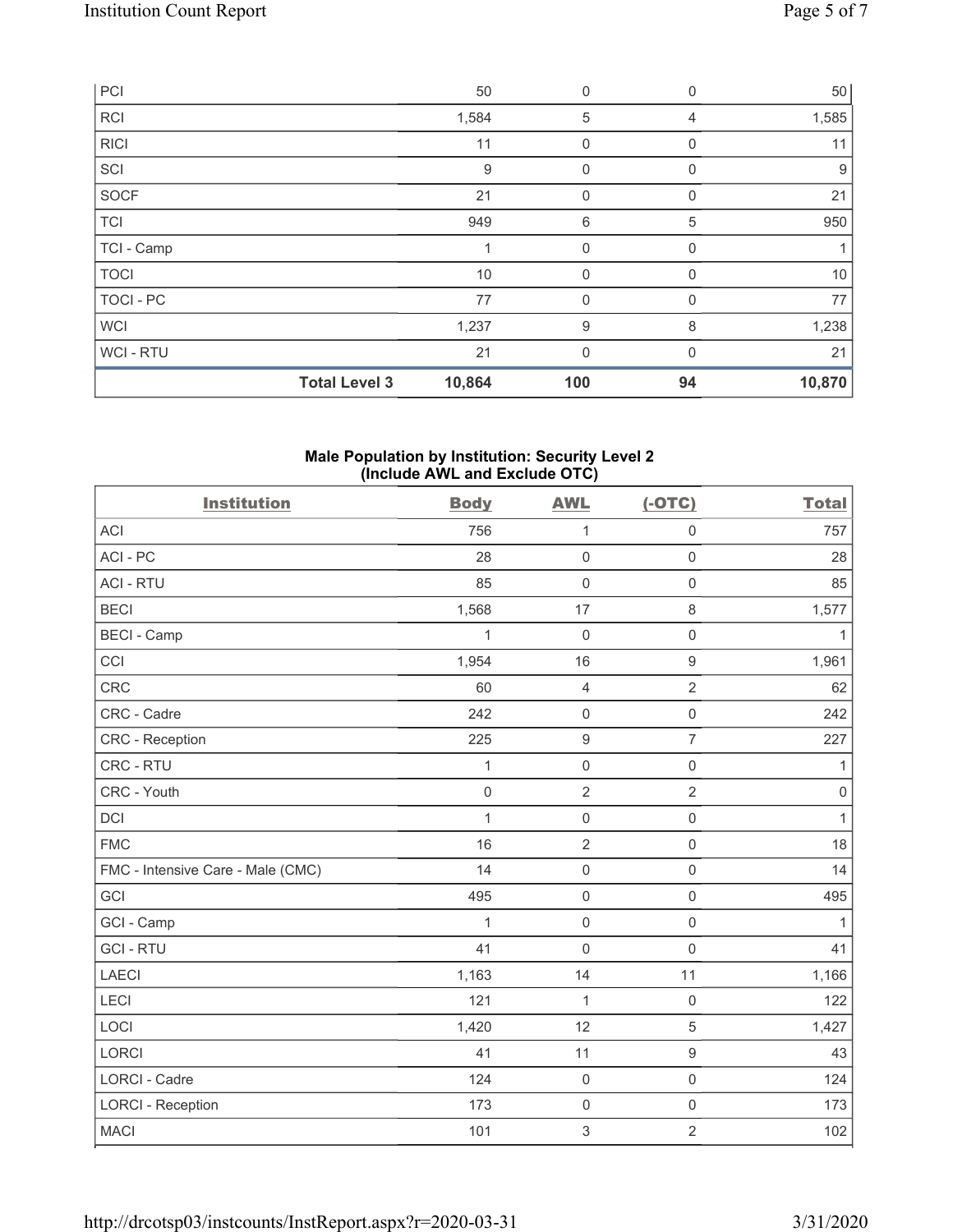| <b>MANCI</b> |                      | 72          | 1                |                  | 72         |
|--------------|----------------------|-------------|------------------|------------------|------------|
| <b>MCI</b>   |                      | 1,642       | 6                | 1                | 1,647      |
| <b>NCCI</b>  |                      | 1,144       | 7                | 4                | 1,147      |
| <b>NCI</b>   |                      | 1,446       | $\overline{7}$   | 5                | 1,448      |
| <b>NEOCC</b> |                      | 35          | 0                | $\mathbf 0$      | 35         |
| PCI          |                      | 837         | 6                | $\overline{2}$   | 841        |
| <b>RCI</b>   |                      | 193         | 1                |                  | 193        |
| <b>RICI</b>  |                      | 1,414       | 11               | 8                | 1,417      |
| SCI          |                      | 1,127       | 11               | $\boldsymbol{9}$ | 1,129      |
| <b>TCI</b>   |                      | 44          | $\boldsymbol{0}$ | $\mathbf 0$      | 44         |
| TCI - Camp   |                      | $\,$ 3 $\,$ | $\boldsymbol{0}$ | 0                | 3          |
| <b>TOCI</b>  |                      | $\sqrt{5}$  | $\boldsymbol{0}$ | $\mathbf 0$      | $\sqrt{5}$ |
| TOCI - PC    |                      | 57          | $\boldsymbol{0}$ | $\mathbf 0$      | 57         |
| WCI          |                      | 50          | $\mathbf 0$      | $\Omega$         | 50         |
|              | <b>Total Level 2</b> | 16,700      | 142              | 86               | 16,756     |

## **Male Population by Institution: Security Level 1 (Include AWL and Exclude OTC)**

| <b>Institution</b>                | <b>Body</b>    | <b>AWL</b>          | $(-OTC)$            | <b>Total</b> |
|-----------------------------------|----------------|---------------------|---------------------|--------------|
| <b>ACI</b>                        | 583            | 1                   | 1                   | 583          |
| ACI-PC                            | 10             | $\mathbf 0$         | $\mathbf 0$         | 10           |
| <b>ACI - RTU</b>                  | 25             | $\mathbf 0$         | $\mathbf 0$         | 25           |
| <b>BECI</b>                       | 669            | $\,8\,$             | 5                   | 672          |
| <b>BECI - Camp</b>                | 492            | $\mathsf{O}\xspace$ | $\mathsf{O}\xspace$ | 492          |
| CCI                               | 622            | 6                   | $\overline{4}$      | 624          |
| CCI - Death Row                   | 1              | $\mathbf 0$         | $\mathsf 0$         | 1            |
| <b>CRC</b>                        | 27             | $\mathsf{O}\xspace$ | $\mathsf{O}\xspace$ | 27           |
| CRC - Reception                   | 276            | 5                   | $\overline{4}$      | 277          |
| <b>FMC</b>                        | 414            | $\overline{2}$      | $\mathsf 0$         | 416          |
| FMC - Intensive Care - Male (CMC) | 27             | $\mathbf 0$         | $\mathsf{O}\xspace$ | 27           |
| GCI                               | 632            | 12                  | $\overline{4}$      | 640          |
| GCI - Camp                        | 721            | $\mathbf 0$         | $\mathbf 0$         | 721          |
| <b>GCI-RTU</b>                    | 14             | $\mathsf{O}\xspace$ | $\mathsf 0$         | 14           |
| <b>LAECI</b>                      | 627            | $\boldsymbol{9}$    | $\overline{7}$      | 629          |
| LECI                              | $\overline{2}$ | $\sqrt{3}$          | $\overline{2}$      | 3            |
| LECI - Camp                       | 193            | $\mathsf{O}\xspace$ | $\mathsf 0$         | 193          |
| LOCI                              | 890            | $\sqrt{3}$          | 1                   | 892          |
| <b>LORCI</b>                      | 23             | 5                   | 5                   | 23           |
| <b>LORCI - Reception</b>          | 211            | 1                   | $\mathbf{1}$        | 211          |
| MACI - Minimum                    | 1,277          | 17                  | 12                  | 1,282        |